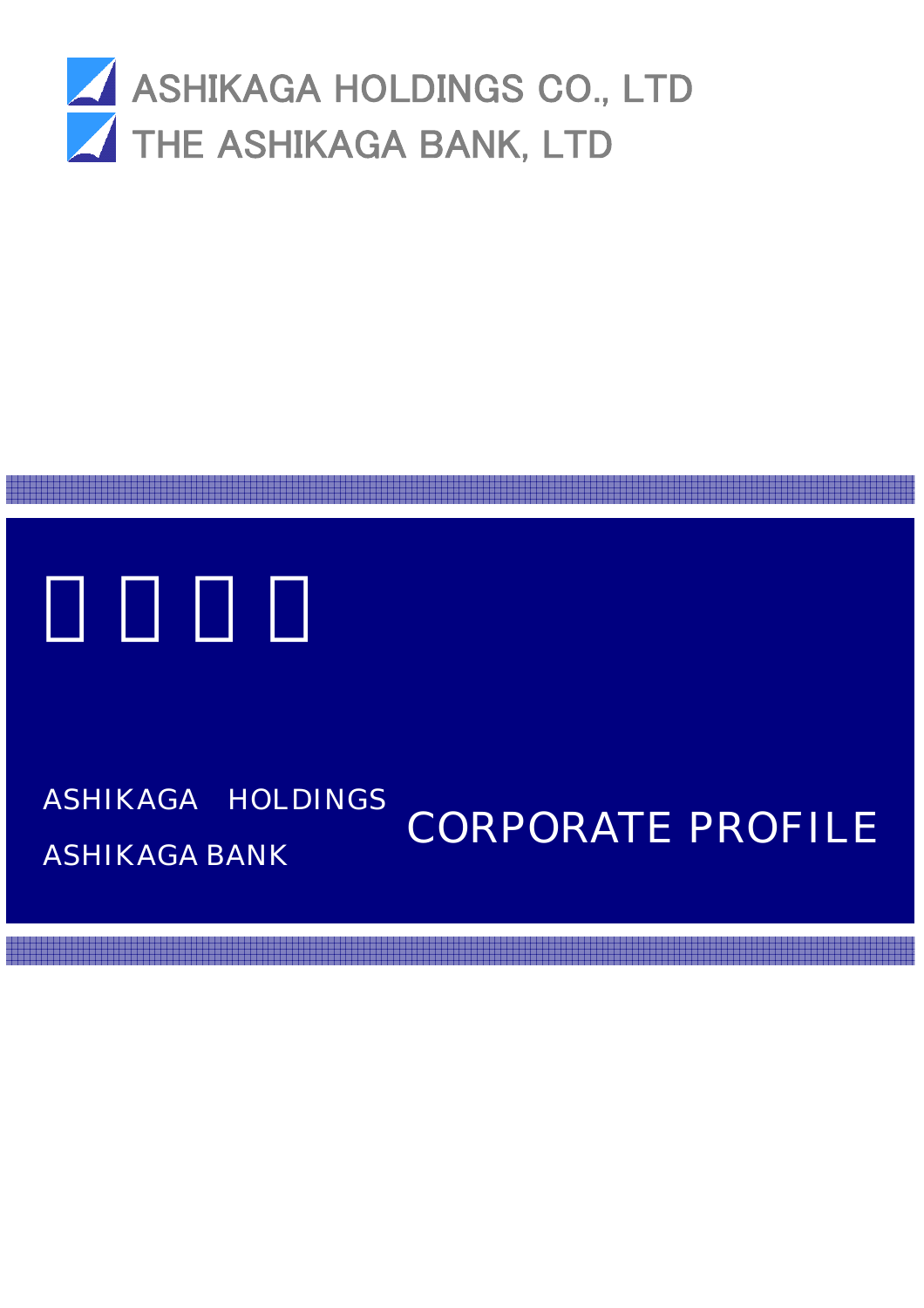# President's Message

First I would like to thank all of our stakeholders for their continuing support for our endeavors.

During the fiscal year under review, a pickup in production activities and clear signs of a demand resurgence were swept aside by the Great East Japan Earthquake and tsunami disaster of March 11th, which caused steep cuts in industrial production and steamrollered consumer sentiment.

Against this backdrop, the Bank continued to meet its commitments as a regional financial intermediary and reliable supplier of funding and other financial services tailored to the needs of our customers.

During fiscal 2010, one focus of our efforts was on facilitating loans to small-and-medium-sized enterprises (SMEs) in our area through the Ashigin growth platform support fund and the emergency loan guarantee system for companies hit by the slowdown. In addition, we increased the (nonconsolidated) balance of loans by ¥107.3 billion to ¥3,473.2 billion, largely by expanding lending to individuals, buoyed by a broad range of promotional campaigns. The number of corporate loan customers profiled as "borrower requiring supervision" or with higher credit rankings also increased to 20,551.

Deposits and assets under custody (nonconsolidated basis) climbed ¥141.1 billion year-on-year to ¥4,646.6 billion, supported by the success of our asset management seminars and promotional campaigns, as well as additions to our range of investment trusts and personal insurance products. The total balance of deposits and assets under custody held by individuals increased to ¥3,830.6 billion during the year.

In branch network measures, the Bank relocated the Utsunomiya branch to newly built offices and opened the Ashigin Plaza Utsunomiya consultation facility for individual customers with asset management needs.

In further measures, as part of our regional contribution activities, we launched the Shokuto No (food and farming) enterprise support program in alliance with Nomura Securities Co., Ltd. Tochigi Prefecture, and Utsunomiya University. A further initiative was the Tochigi Shokuno Tenji/Shodankai 2011 (Tochigi Prefecture food exhibition and business confab 2011).

Already difficult business conditions in the local economy were further compounded by the impact of the earthquake disaster, which affected neighboring Fukushima Prefecture very badly. However, based on the medium-term management plan, we remain committed to constructing a solid business foundation as a leading regional bank, and to listing on the Tokyo Stock Exchange, while increasing transaction volumes with customers, strengthening our management, and establishing a strong brand for the Bank. We are also fully committed to upgrading our core computer systems, starting July 2011.

We would like to express our sincere sympathy to everybody who suffered loss or damage in the Great East Japan Earthquake, and our earnest wish for rapid recovery of the region and affected corporate customers. In this commitment, all employees of the Bank from executives down are united. I would like to thank our shareholders for their continued support and encouragement for Ashikaga Bank.

### June 2011

Satoshi Fujisawa, President and Chief Executive Officer

SATOSHI FUJISAWA

Ashikaga Holdings Co., Ltd. The Ashikaga Bank, Ltd.

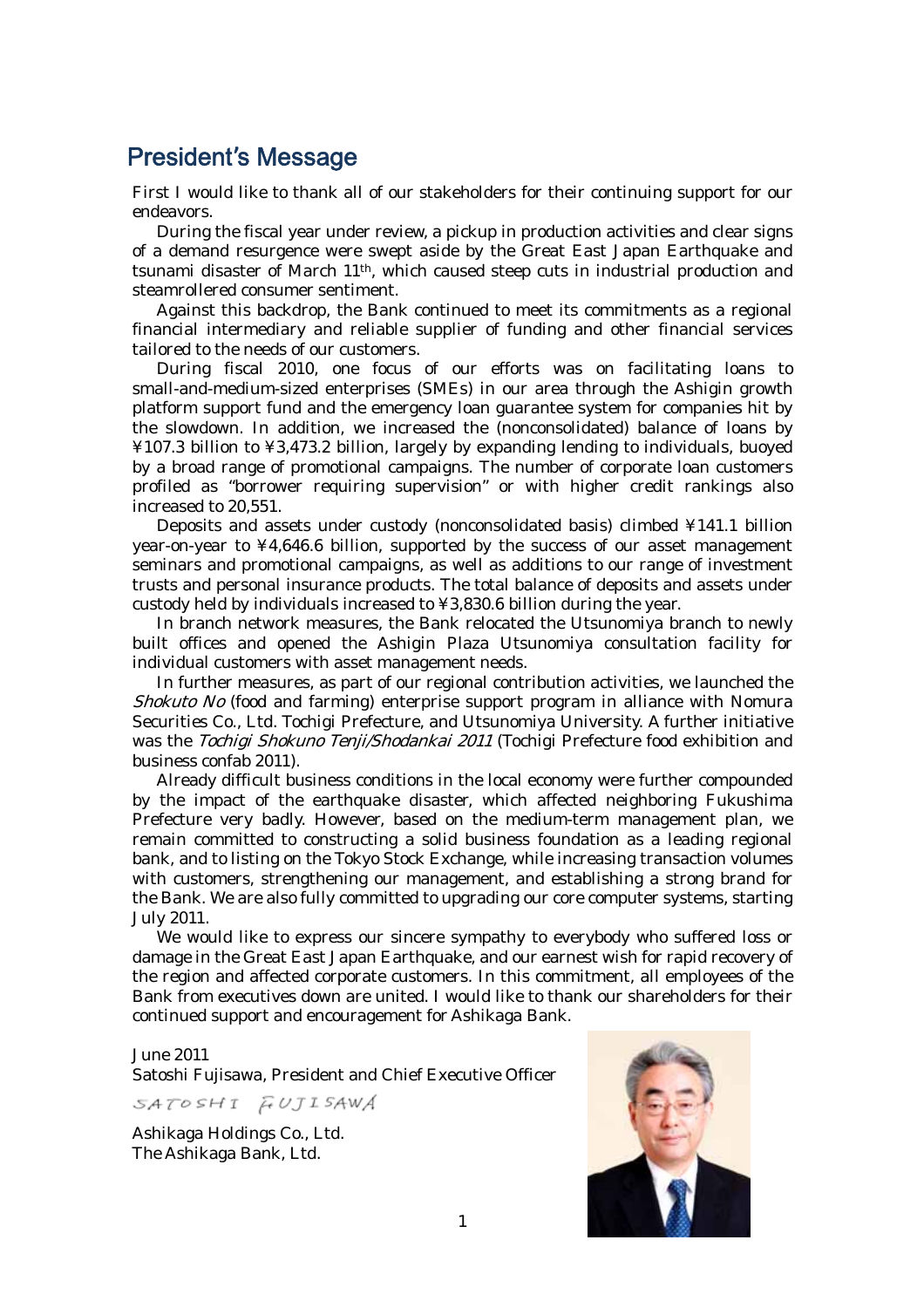# Profile

Ashikaga Holdings Co., Ltd. ・ Trade name: Ashikaga Holdings Co., Ltd. Representative: Satoshi Fujisawa, President and Chief Executive Officer ・ Established: April 1, 2008 Capital: ¥105.01 billion ・ Address of head office: 1-25, Sakura 4-chome, Utsunomiya, Tochigi Prefecture Nature of business: Banking and related activities, management and administration through subsidiaries, and ancillary activities, under the Banking Law

The Ashikaga Bank, Ltd. Trade name: The Ashikaga Bank, Ltd. Representative: Satoshi Fujisawa, President and Chief Executive Officer ・ Founded: October 1, 1895 Capital: ¥135 billion ・ Address of head office: 1-25, Sakura 4-chome, Utsunomiya, Tochigi Prefecture Number of employees: 2,714

 (March 31, 2011) The Ashikaga Bank, Ltd. is a wholly owned subsidiary of Ashikaga Holdings Co., Ltd.

### Management Policy

#### Corporate philosophy

All of Ashikaga Holdings and Ashikaga Bank's actions are rooted in the Group corporate philosophy, comprising the three concepts of our mission, our business approach, and our code of conduct.

Based on our corporate philosophy, we are determined as a bank to justify the trust and meet the expectations of our customers in the community, in our role as a comprehensive financial institution for Tochigi Prefecture.

### **Our mission**

To contribute to the creation of affluence

As a comprehensive financial institution for Tochigi Prefecture, the Ashikaga Bank continues to contribute to the generation of affluence for all in the regional community.

### **Business approach**

In harmony with the region

With a customer-oriented focus, the Ashikaga Bank is committed to operational soundness in harmony with the region.

### Code of conduct

With pride in our hearts and a smile on our faces

In full awareness of our mission and role, we will tirelessly meet our customers' expectations and justify their trust, with self-improvement as our watchword, with pride in our hearts and a smile on our faces.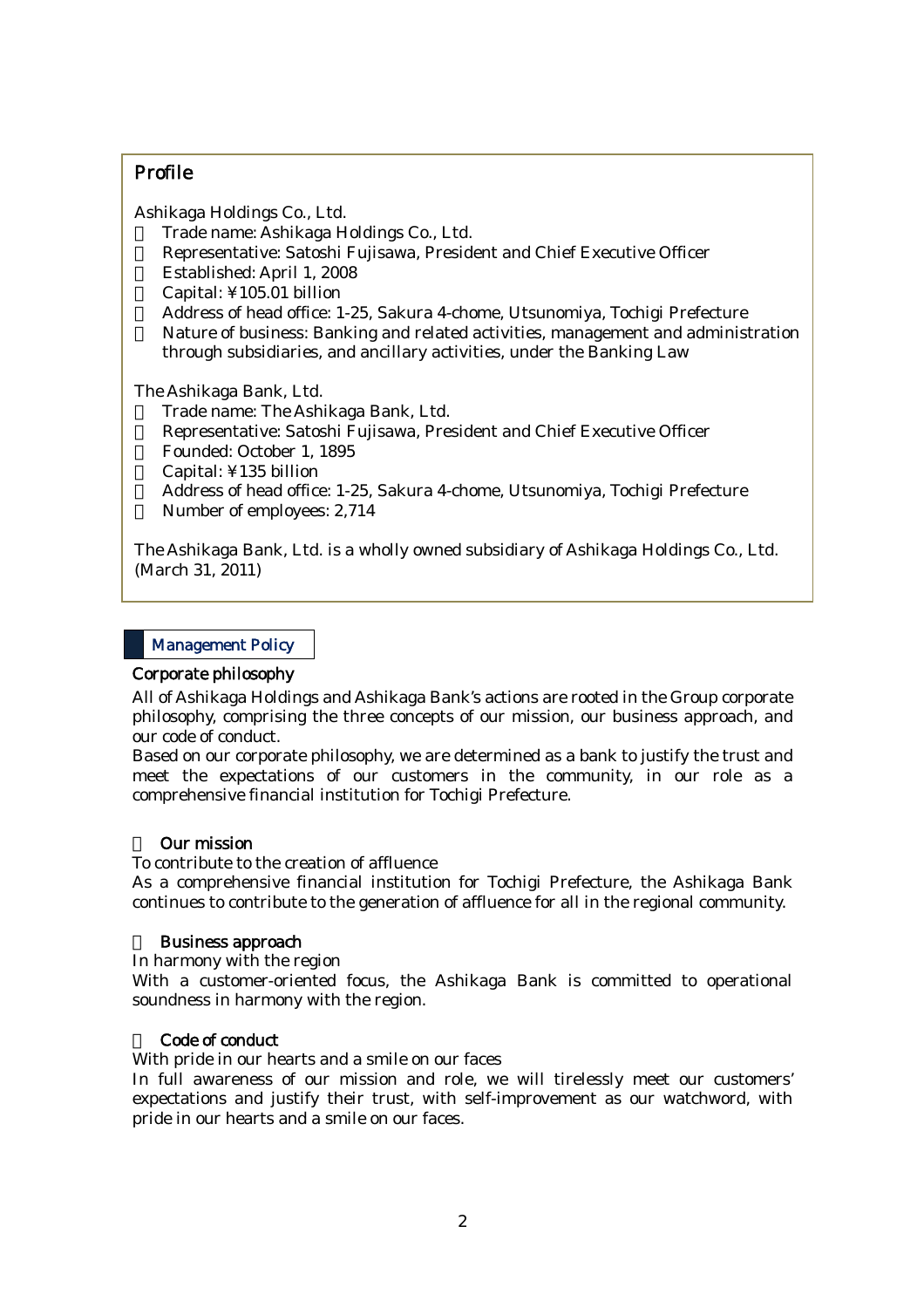### **Organization**

The Bank comprises a Corporate Planning Department which coordinates overall planning, a Business Administration Department which oversees management roles, and an Auditing Department for internal auditing. These departments work closely with other Bank affiliated units to ensure appropriate business management and monitoring.

| Ashikaga Holdings                                                                                                                                                                    |                                                |                                                                                                                                                                      |                                 |                                   |
|--------------------------------------------------------------------------------------------------------------------------------------------------------------------------------------|------------------------------------------------|----------------------------------------------------------------------------------------------------------------------------------------------------------------------|---------------------------------|-----------------------------------|
|                                                                                                                                                                                      | <b>Board of Directors</b><br><b>Executives</b> |                                                                                                                                                                      | Appointment,<br>committees      | compensation and audit            |
| <b>Corporate Planning Department</b><br><b>Planning Group</b><br>Tokyo Office Group<br><b>Public Relations Group</b><br><b>Listing Preparation Office</b><br><b>Accounting Group</b> |                                                | <b>Business Administration</b><br>Department<br><b>Personnel Group</b><br><b>General Affairs Group</b><br><b>Risk Management Group</b><br>Compliance Oversight Group |                                 | <b>Auditing Department</b>        |
| Monitors/Supervises<br>Reports/Submits Applications                                                                                                                                  |                                                |                                                                                                                                                                      |                                 |                                   |
|                                                                                                                                                                                      | Ashikaga Bank                                  |                                                                                                                                                                      |                                 |                                   |
| Ashigin Business<br>Ashikaga Credit<br>Guarantee<br>Service Co., Ltd.<br>$Co.$ , Ltd.<br>*************************************<br>Ashigin DC<br>Card., Ltd.                          | Ashigin Businesss<br>Support Co., Ltd.         | Ltd.                                                                                                                                                                 | Ashigin System<br>Kaihatsu Co., | Asigin Reasrch<br>Institute, Ltd. |

### Medium-term Management Plan

Period of plan: April 2009-March 2013  $\bullet$  Contributor to sustainable regional economic growth Creating A New Ashikaga Bank Moving to a New Stage of Growth with Regional Communities The Ashikaga Holdings Group and The Ashikaga Bank, Ltd. will fulfill the goals of the plan, earning the unshakeable trust of the customer, local society, employees and all other stakeholders and creating sustainable enterprise value. Vision for the Bank ◆A reliable, trusted partner for our customers ◆Robust business foundations Become a comprehensive financial services provider for the local community Rebuild our business base through the core role of supply financing to Tochigi and neighboring prefectures ◆ Leverage strength of customer recognition (market share, network history, etc), and increase staff and branch network Create a business base in our home market, Tochigi Prefecture ◆Establish a firm footing in all regional-banking related sectors ◆Raise our share of deposits and loans and boost earnings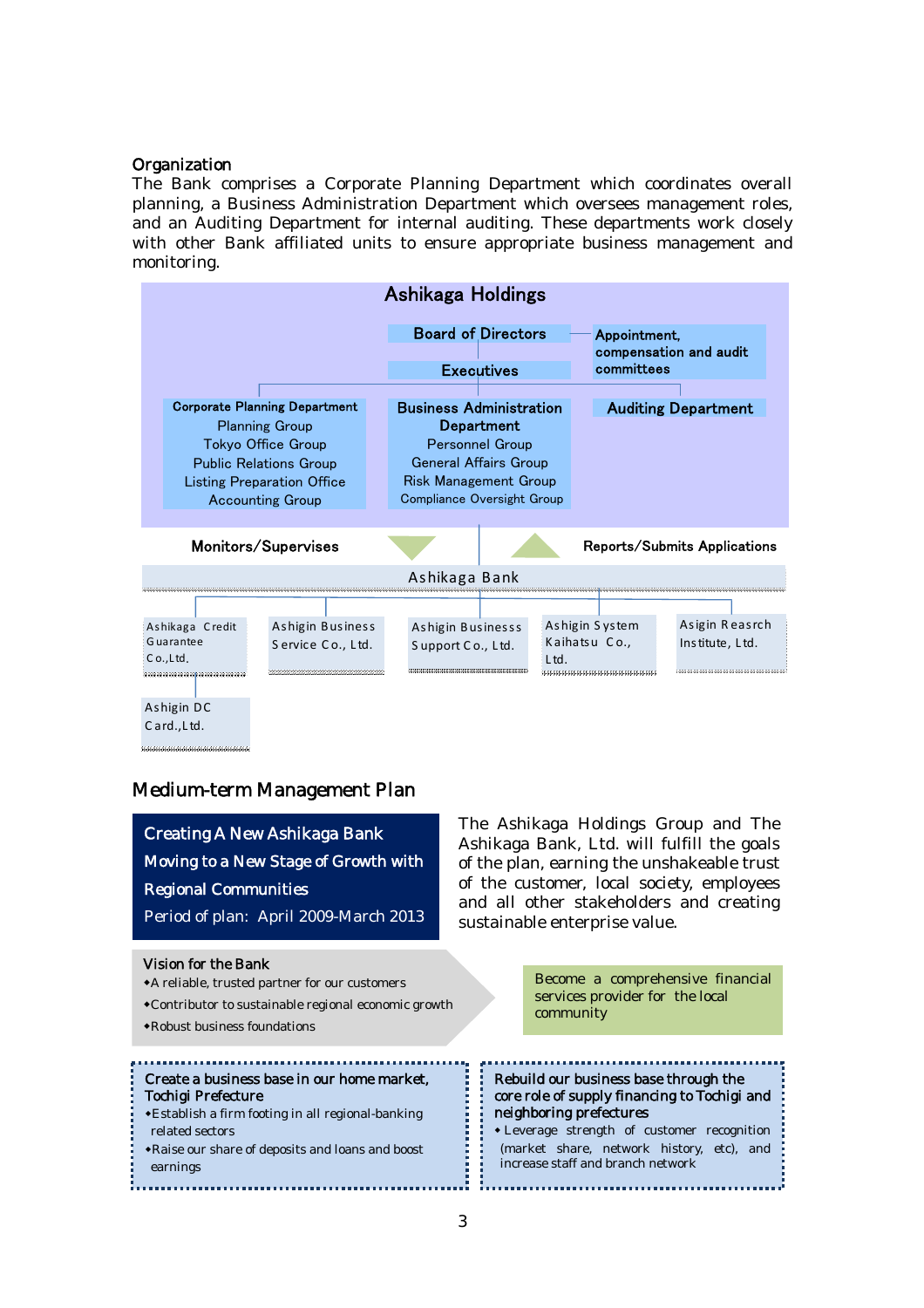### Major business indicators (Ashikaga Bank, nonconsolidated basis)



Gross business profit decreased ¥7.5 billion to ¥86.0 billion, due principally to lower returns on loans and securities, leading to a reduction in interest income. Core gross business profit decreased ¥5.0 billion to ¥79.7 billion.



### Overhead costs

Overhead costs increased by ¥1.9 billion to ¥51.5 billion due chiefly to an increase in costs related to system migration. The overhead ratio climbed 6.92 points to 59.93%.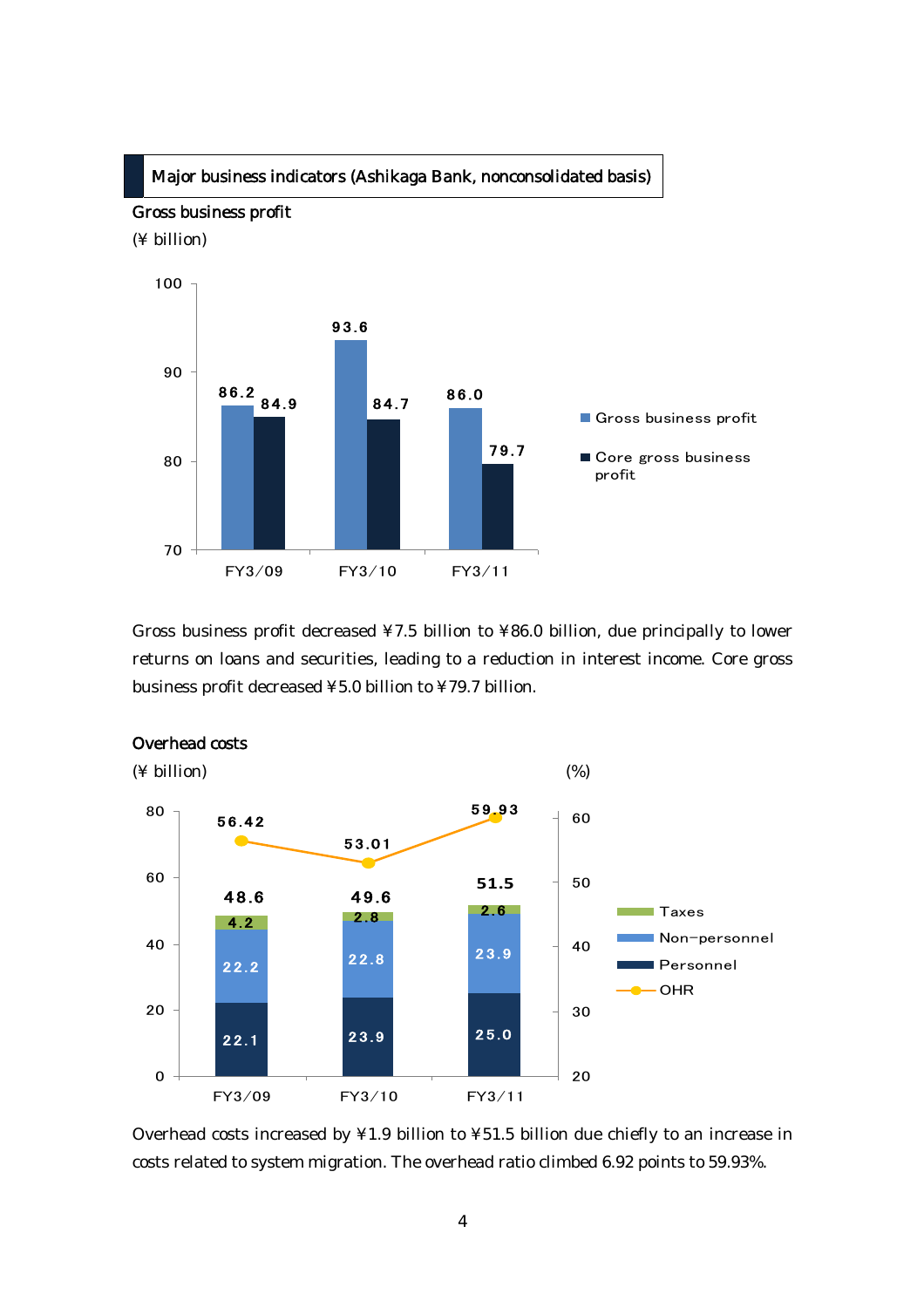

Net business income and Core net business income (¥ billion)

Net business income decreased ¥9.5 billion to ¥34.4 billion, on lower gross business profit and an increase in overhead costs. Core net business income after deduction of gains or losses on bonds fell ¥6.9 billion year-on-year to ¥28.1 billion.



### Operating profit and Net profit

(¥ billion)

Operating profit decreased ¥15.0 billion to ¥24.9 billion year-on-year, and net profit fell ¥14.6 billion to ¥25.4 billion.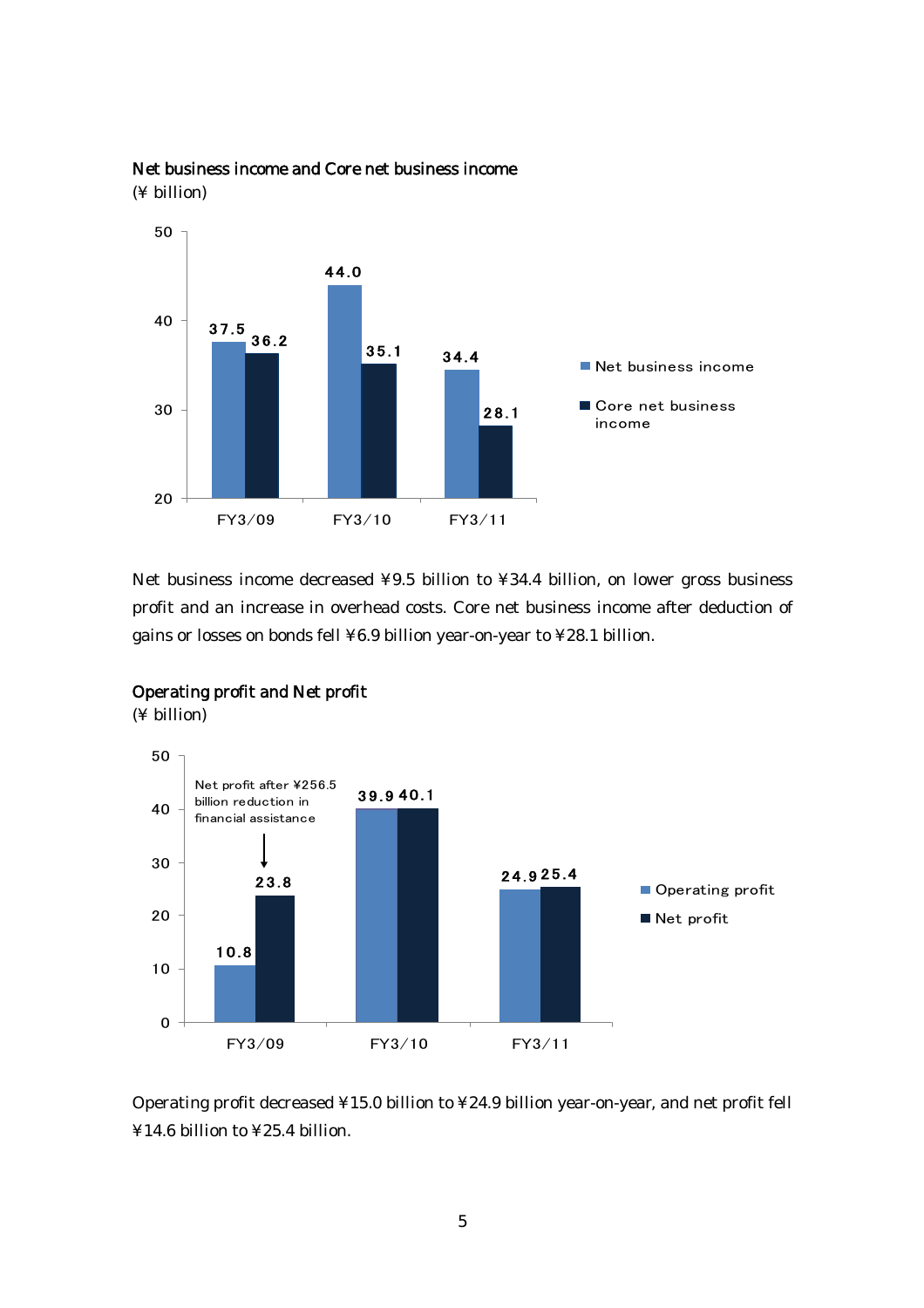### Balance of loans

(¥ billion)

**Securities** 



The balance of loans increased ¥107.3 billion to ¥3,473.2 billion. Of that sum, the total of normal assets, chiefly comprising business loans, soared ¥114.5 billion to ¥3,354.5 billion.



The balance of securities increased ¥96.9 billion from the end of the previous fiscal term to ¥1,364.3 billion, reflecting sales of securities in light of interest rate trends and stockpiling of Japanese government bonds.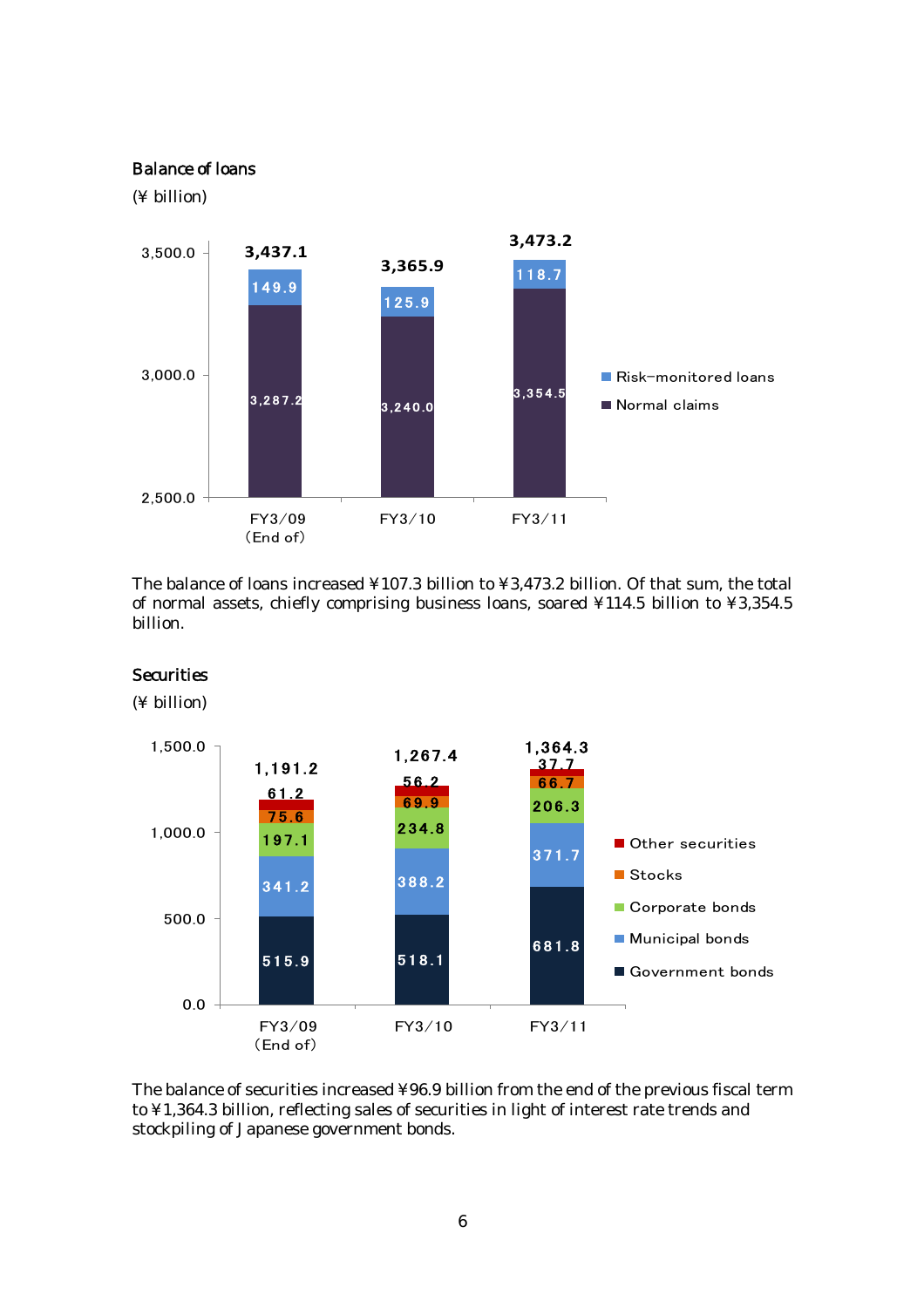### Balance of deposits



The balance of deposits, comprising chiefly deposits held by individuals and by corporations, rose  $\angle 141.1$  billion from the end of the previous fiscal term to  $\angle 4,646.6$ billion.



Assets under custody

(¥ billion)

The balance of assets under custody increased ¥12.5 billion from the end of the previous fiscal year to ¥672.5 billion, reflecting an increase in sales of insurance products amid a flat performance by net asset values of investment trust products due to falling stock prices.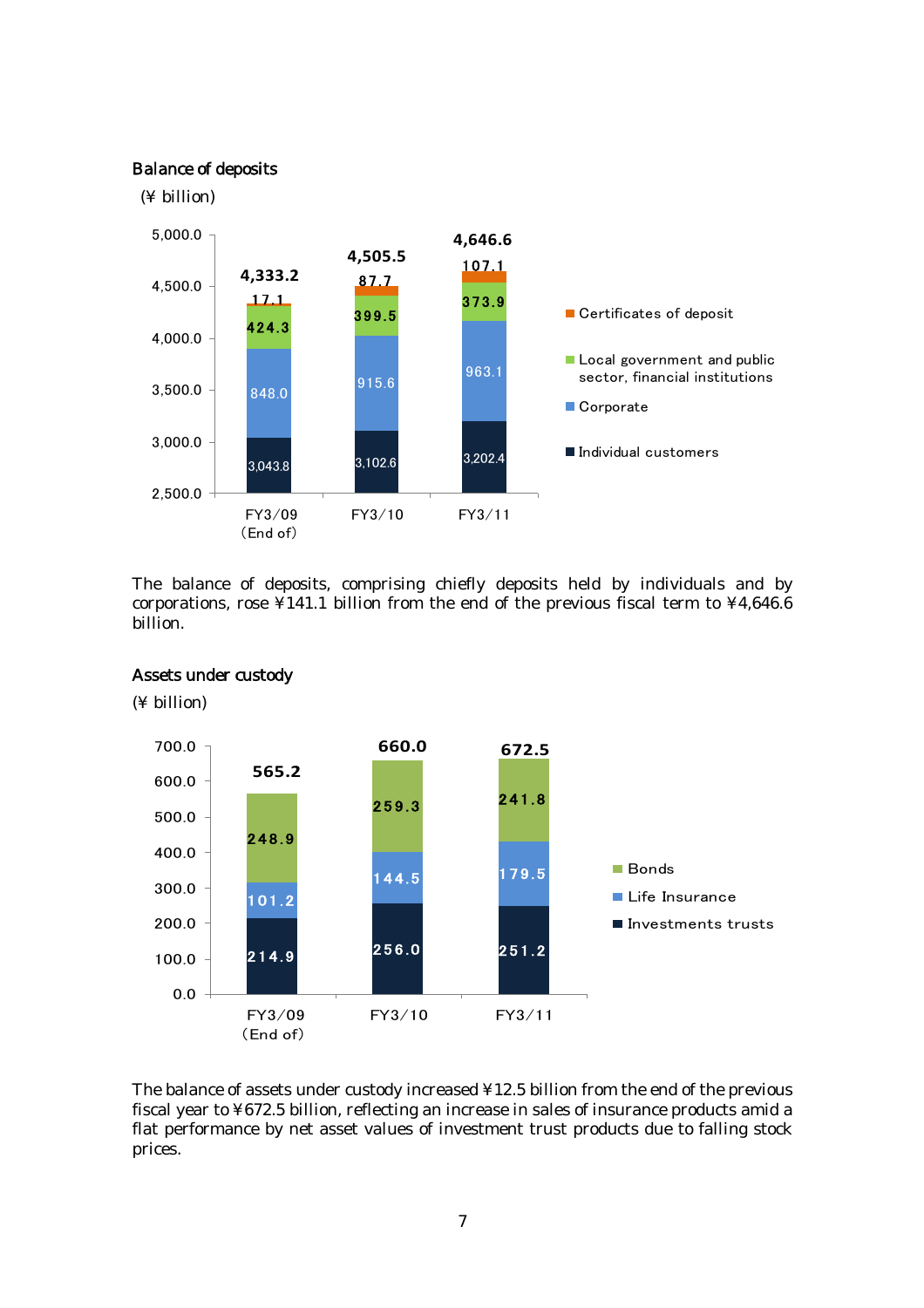

Housing loans increased ¥10.1 billion from the end of the previous fiscal year to ¥1,188.2 billion, on products with eight-illness insurance riders and no linkage with prevailing interest rates, as well as measures to respond to customers' refinancing needs.





The number of borrowers increased by 346 from the previous term-end to 20,551 (borrowers meaning those requiring supervision or with higher credit rankings), reflecting Bank measures to better service funding needs.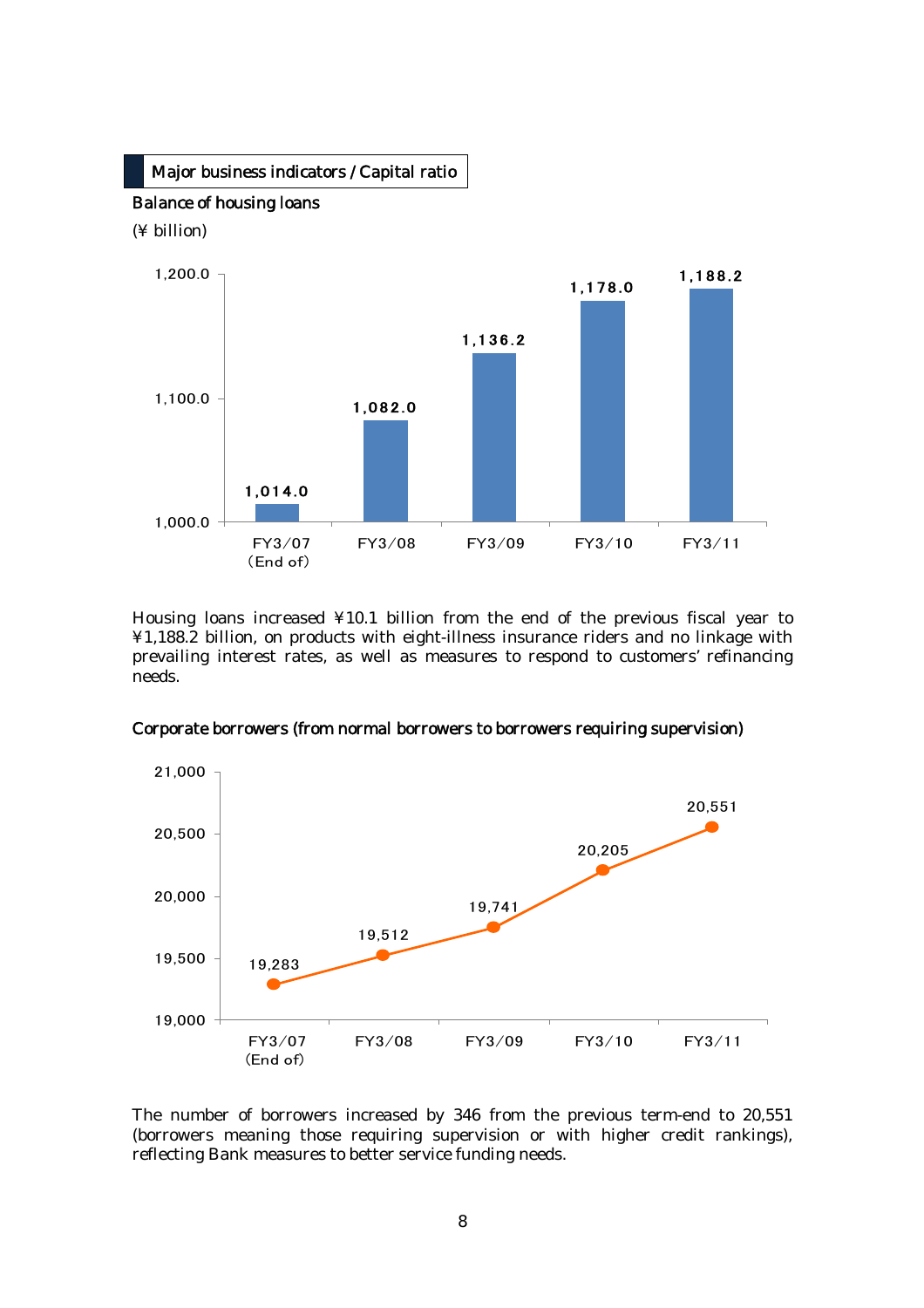### Capital ratio

Ashikaga Holdings (consolidated)



### Capital ratio



The capital ratio at Ashikaga Holdings (consolidated basis) increased 1.00% from the previous term end to 8.63%, and 0.60% to 8.07% at Ashikaga Bank, on a nonconsolidated basis, due to steady growth in net profit.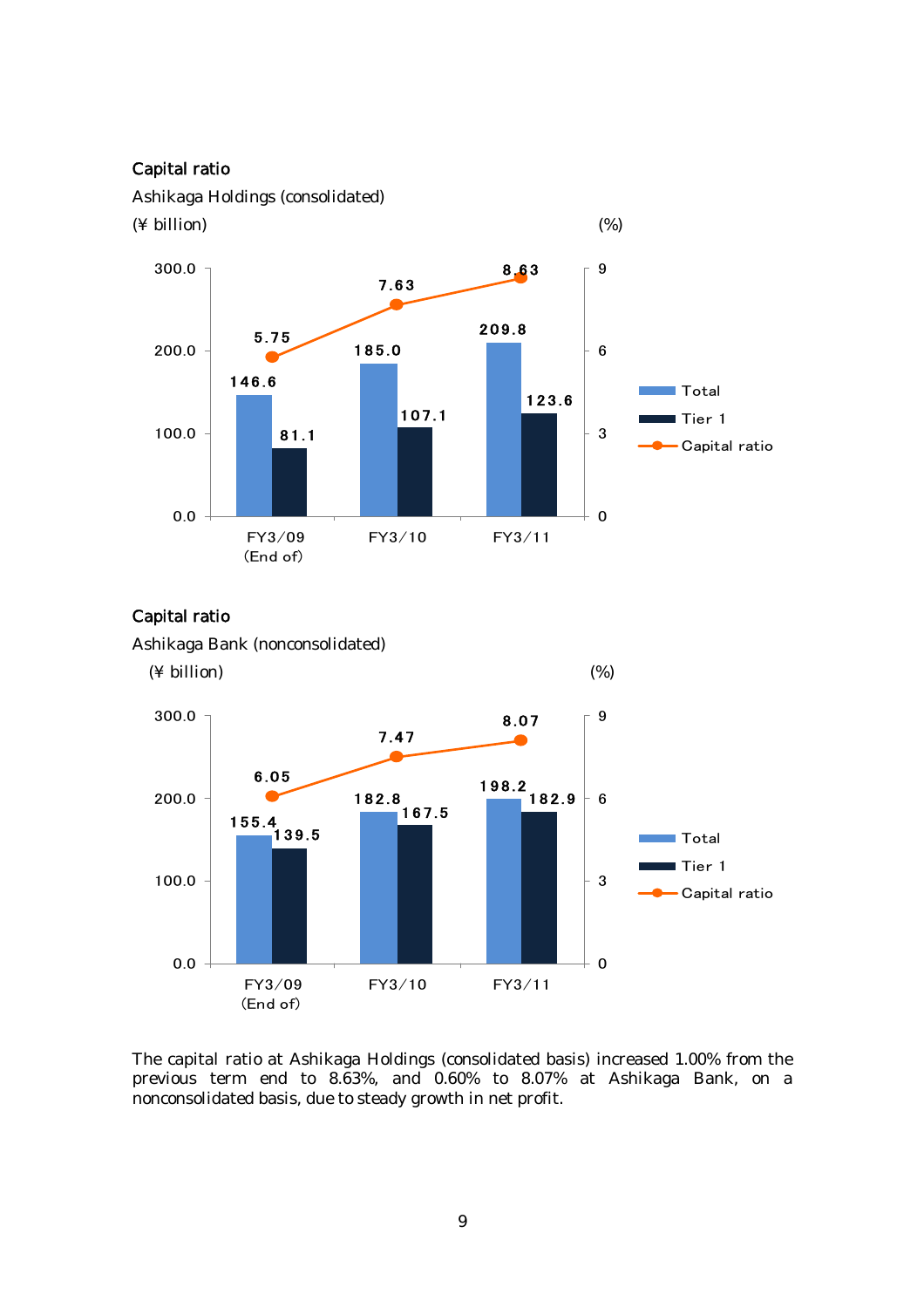

### Loans subject to mandatory disclosure under the Banking Law as of March 31, 2011



### Changes in loans subject to mandatory disclosure under the Financial Reconstruction Law

 $($ ¥ billion $)$ 



The total of loans subject to mandatory disclosure decreased ¥7.4 billion compared with March 31, 2010, to ¥119 billion, reflecting ongoing measures to support management improvement at our corporate customers and remove NPLs from the balance sheet.

The Bank will continue its policy of removing all effectively bankrupt borrowers and assets in bankruptcy from the balance sheet, and is committed to improving the quality of loan assets by extending support to customers trying to improve their management.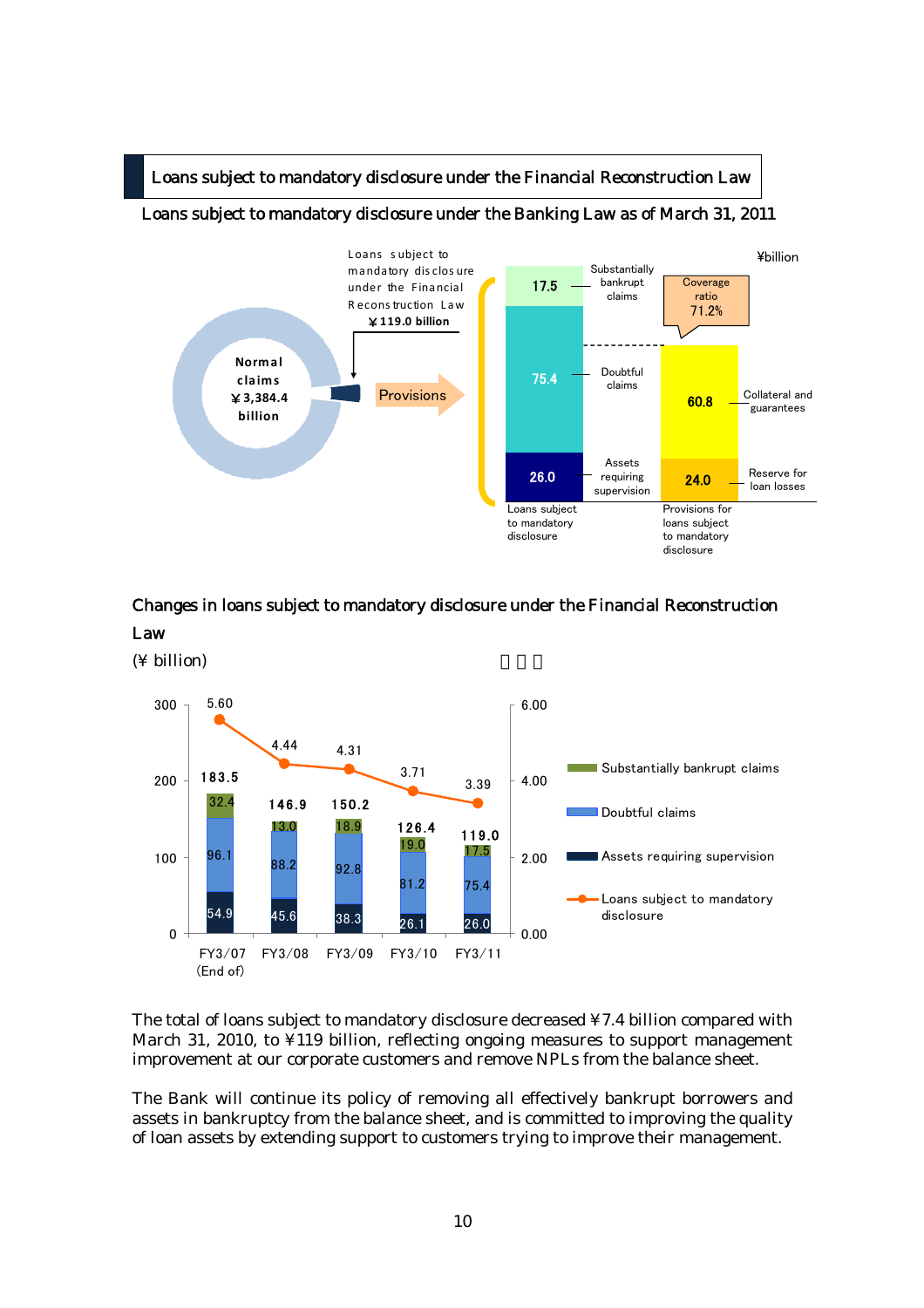### Services for individual customers

### Asset management consultation services

### Smile Desk

 To meet our customers' asset management and other needs, we have products, and specialist staff advise customers on asset creation. We call smile when they come to us with their various asset management issues. established consultation booths in our branches selling financial these booths Smile Desks and their staff Customer Advisors. As the name implies, we take care to ensure that customers are greeted with a friendly

### Establishment of Ashigin Plaza Utsunomiya

 In January 2011, we built a new branch office in Utsunomiya and opened customers can take their time over consultation sessions. It includes a encourage customer visits to our branches, we extended opening hours Ashigin Plaza Utsunomiya, a branch with upgraded asset management consultancy services. The office has five consulting booths where seminar hall capable of holding some 25 people. At the same time, to until seven o'clock in the evening on weekdays, and now open on weekends.





### "Loan Center" services

#### Loan Center

To provide a safe, convenient environment for customers to consult on borrowing at leisure, we opened "Loan Center" offices in 22 locations. At these offices, we offer a range of loan products designed to facilitate daily living, including housing, car and college financing. Specialist staff explain each class of product in detail and provide consulting services on fund procurement and repayment plans.

Improving convenience

### Internet and mobile banking

The Bank's 24/7 Internet and mobile banking services enable customers to access transaction details, deal with transfers and payments, manage time deposits and investment trusts and pay tax, utility and other bills online or using their mobile phones.

### Opening general deposit accounts by mail

For those who cannot easily come to a bank branch during weekday working hours, we have allowed account-opening applications to be made by mail since October 2010.

### Seven Bank and E-net ATMs

Through an alliance with ATM operators Seven Bank and E-net we have made available to our customers, as of the end of March 2011, Seven Bank ATMs in 14,036 locations (of which 374 are in Tochigi Prefecture) and 11,056 E-net ATMs (of which 174 are located in Tochigi Prefecture). To further improve customer convenience, in February 2009, we scrapped usage charges for both kinds of ATM during weekdays (8:45 to 18:00).

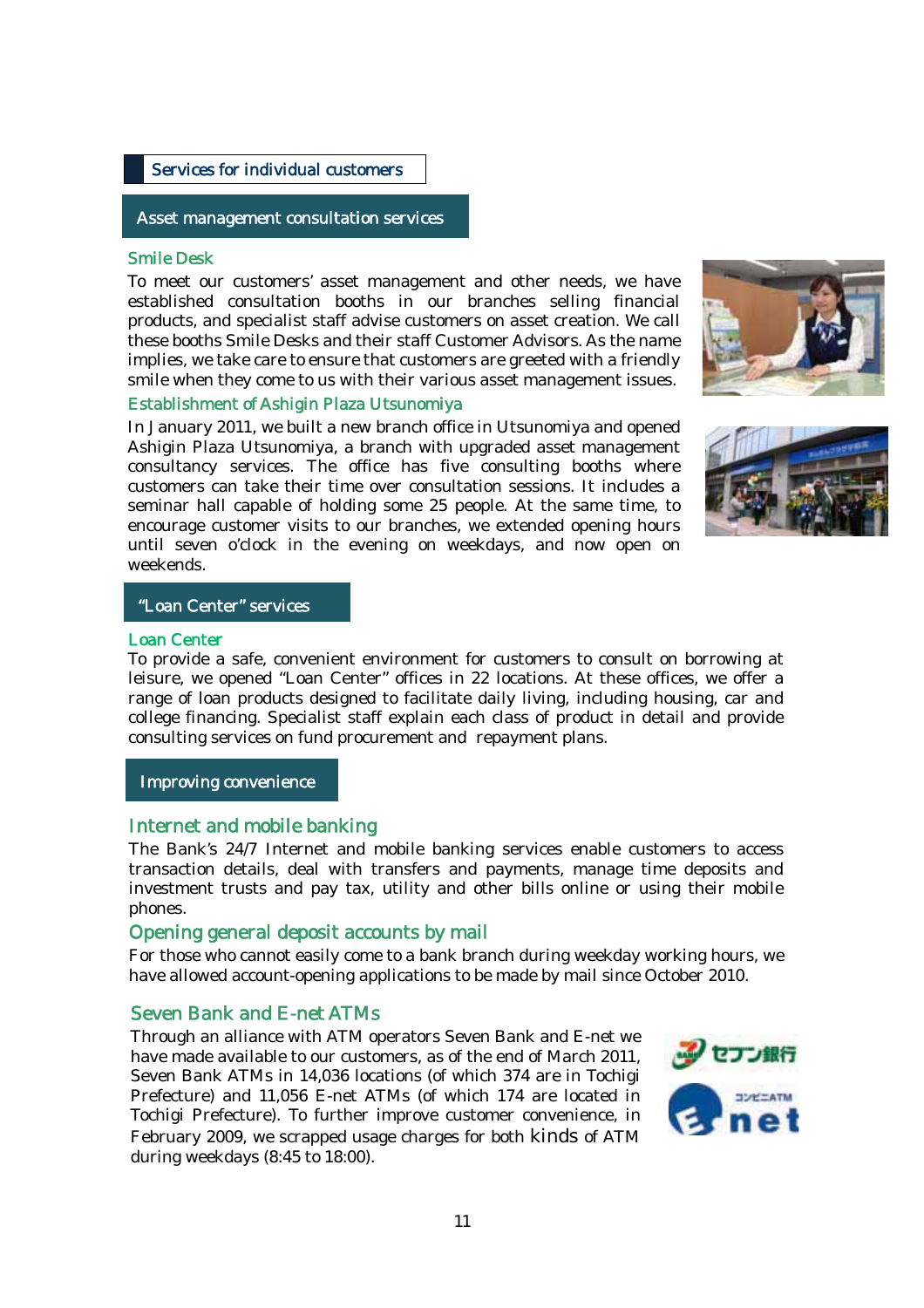#### Services for corporate customers

### Solutions business

Provision of business information

Support for business succession

 $M\Λ$  services

Services for defined contribution pensions

Loan syndication services

Support for corporate bond issues, and other services

L

Our business support activities comprise meeting customer's needs proactively and promptly, and providing non-financial information and consulting services.

#### Information services

We provide a prompt and effective business advisory system for our corporate customers using the in-house "organic information system" that we have developed. By leveraging our business network based in the North Kanto area, we can respond to customer's needs and provide information through the Ashigin informationBOX membership-based service enabling customers to access and share management and business-related information themselves.



### Support for customers moving overseas and international operations

The Bank supports globalization of local business customers, including consultancy services for trade and overseas direct investors offered at any time by specialist advisors at our head office. We also provide the latest news on overseas markets through various kinds of seminar as well as case-by-case support through partnerships with outside entities specializing in this area.

Electronic banking and online services

These are services that cover payment procedures, deposit and withdrawal, and account balance queries using online, PC, fax and other tools. We support the rationalization and streamlining of customers' administrative operations through a lineup of diversified services including payment collection and convenience-store payments.

### Ashigin Business Center

Working through partnerships with our branches, we propose products tailored to the needs of SMEs and sole proprietors, and offer a range of telephone and fax consulting services relating to financing and other matters.

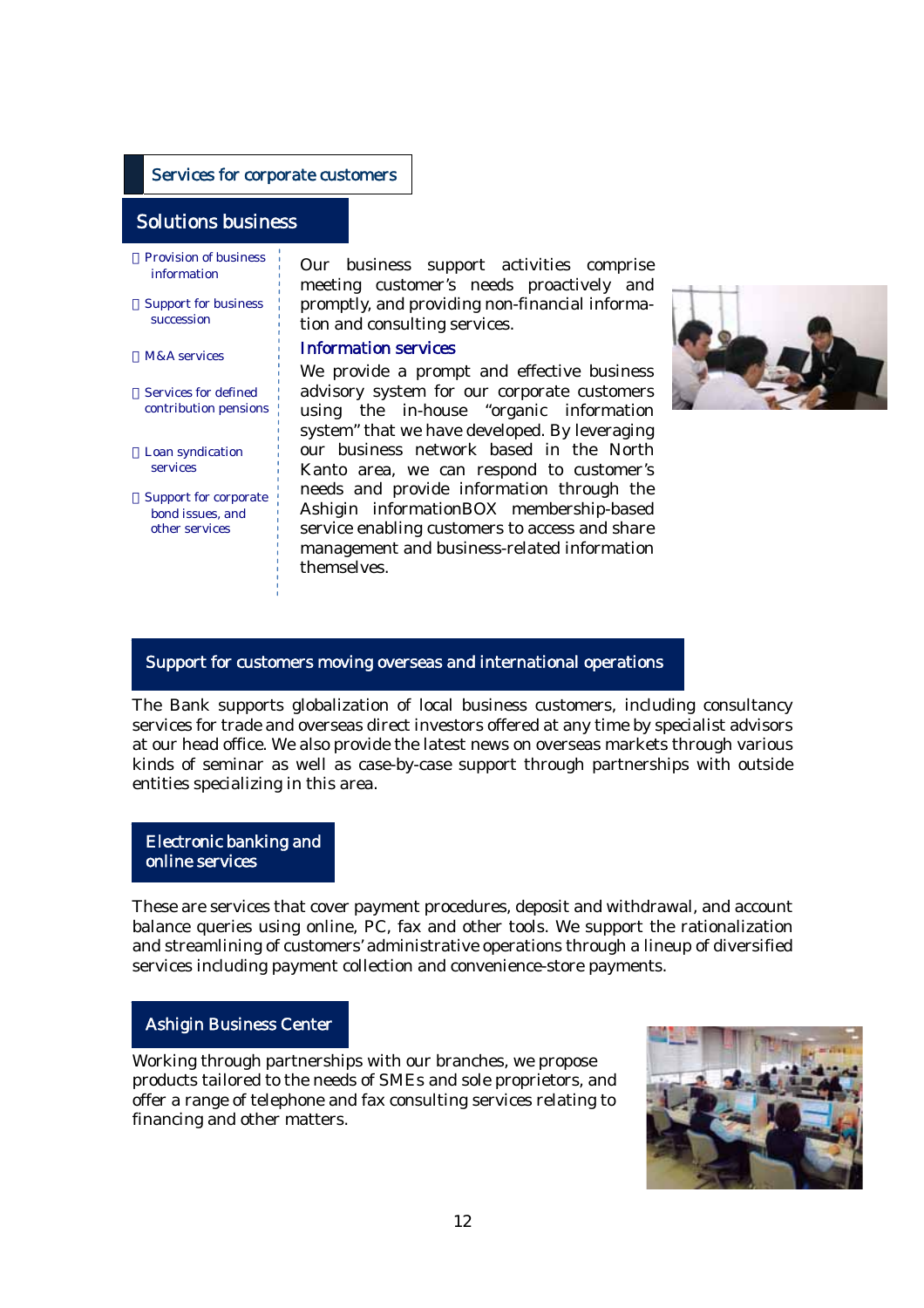### Relationship banking

### Progress in fiscal 2010

### Strengthening support for business life-cycle management

(A) Support for establishment of new companies and businesses

| Financing extended under new company and business startup program $\mid$ 110 startups | $\frac{1}{2}$ ¥628 million |
|---------------------------------------------------------------------------------------|----------------------------|

### (B) Support for management improvement and business rehabilitation

| Number of customers for which management improvement programs were devised                                                                    | 365 |
|-----------------------------------------------------------------------------------------------------------------------------------------------|-----|
| Number of customers assisted through the Small and Medium-size Enterprise<br><b>Revitalization Support Councils</b>                           | 46  |
| Number of customers who have used the corporate restructuring support program                                                                 |     |
| Debt-Debt-Swap                                                                                                                                |     |
| (C) Business succession                                                                                                                       |     |
| Number of cases in which the Bank offered consultancy services on business<br>succession matters such as transfer of own stock to a successor | 118 |

Number of cases in which M&A consultation services were offered 38



Organized 12th New Leader Training Dojo (Ashigin Research Institute, Ltd.), a seminar to support nurturing of business successors

Organized business succession seminar

### Developing financing channels for SMEs, including identification of real business value

| Total of cases of syndicated loan arrangement in which the Bank acted as both<br>arranger and agent | 4 | total value:<br>¥70.3 billion |
|-----------------------------------------------------------------------------------------------------|---|-------------------------------|
| Number of private placements underwritten                                                           |   | ¥600 million                  |
| Cases in which financing was offered with current assets used as collateral                         |   | $¥14$ million                 |
| Asset-based lending                                                                                 |   | ¥283 million                  |

### 3

l.

### Contributing to a sustainable regional economy using our business expertise

#### (A) Provision of local business support information

(a) Keeping companies informed

Use of in-house intranet system for receiving and passing on business information In the wake of the Great East Japan Earthquake, early stage recovery support for customers' corporate activities through identification of needs and provision of business-matching services

(b) Providing opportunities for business matching

FOOD SELECTION 2010 business confab arranged by the Bank and 31 other regional banks in November 2010, with 17 Bank customers exhibiting

In an initiative to support business matching for food and



FOOD SELECTION 2010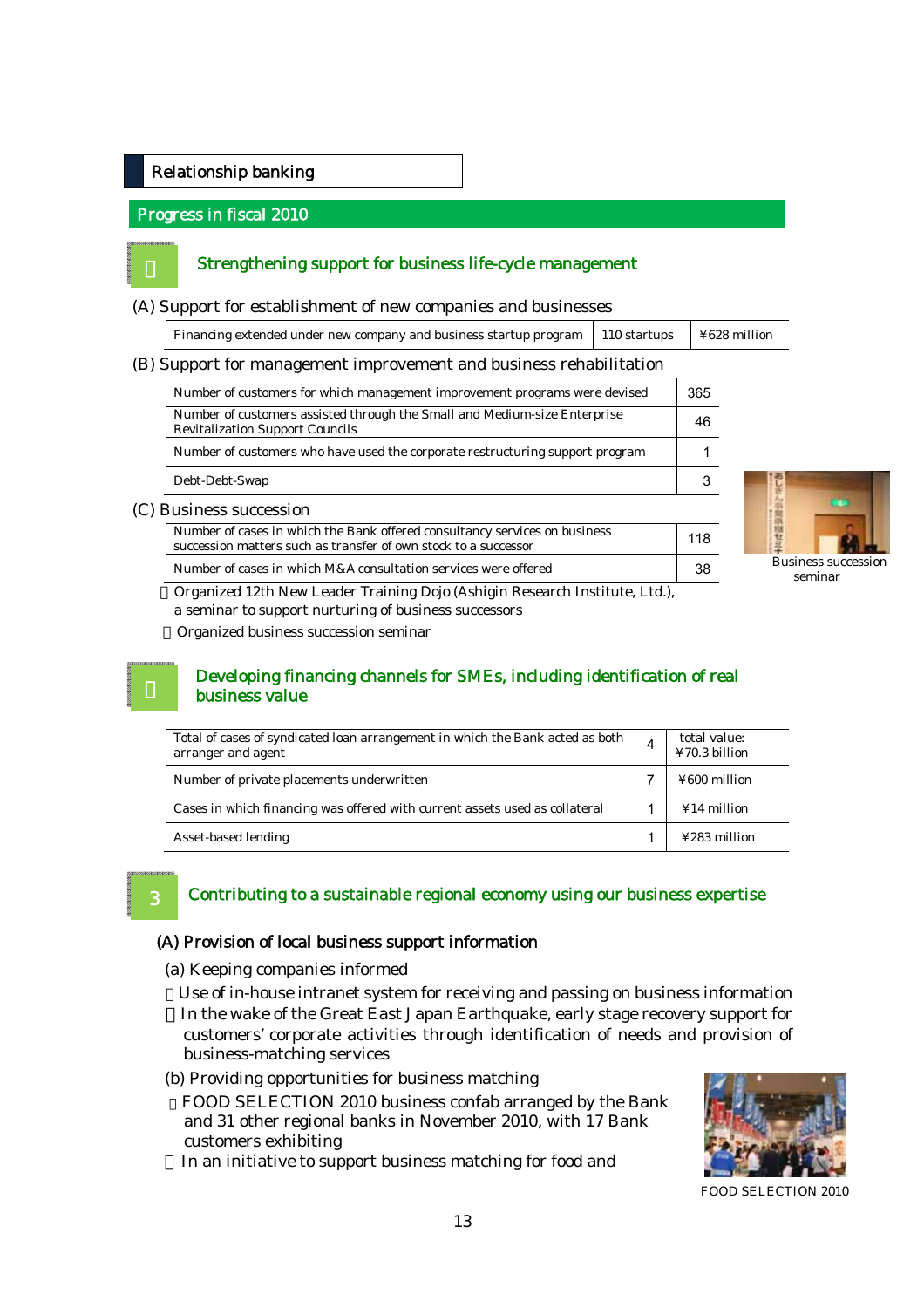agricultural organizations, in January 2011 the Bank and prefecture jointly arranged the Tochigi Shokuno Tenji/Shodankai 2011 (Tochigi Prefecture food exhibition and business confab 2011), with 112 companies exhibiting

 (c) Information services through Ashigin Research Institute, Ltd. Number of announcements of regional economic trends and results of economic surveys etc: 26 Publication of survey into tourism market in Tochigi Prefecture Consulting services for SMEs on problem resolution Training and seminars to foster personnel, and hands-on seminars with invited external lecturers

Appearance on Tochigi Television current affairs programs

### (B) Partnership activities with industry, government and universities

(a) Major partnerships with industry and universities

Employees of the Bank (currently seven) appointed as coordinators at the Utsunomiya University regional joint research and development center exchange information and make proposals, enabling linkup of customer companies undertaking technological developments with University research "seeding" programs.

Successful introductions: 34 (of which 13 occurred within fiscal 2010)

Provision of business matching and other consultation services through participation in Utsunomiya University enterprise exchange forum

(b) Establishment of a regional economic revitalization office

In October 2010, a Public Sector Business Group to oversee transactions with local public authorities was established, with the upgrading of the Public Sector Business Office into the Public Sector Business Division. Also established was a Regional Economic Recovery Promotion Group (referred to as the Office of Regional Development) to oversee operations relating to regional economic revival in partnership with local public authorities and other entities.

Through establishment of the Office of Regional Development, the Bank is considering support and measures for partnerships and affiliations regarding tourist resources and local industry in Tochigi Prefecture, to strengthen efforts to create regional industrial hub functions and support regional economic vitality.

 Our response to enactment for the Act on Temporary Measures to Facilitate Financing for Small and Medium-Sized Enterprises

In line with the enactment of the Act on Temporary Measures to Facilitate Financing for Small and Medium-Sized Enterprises on December 4, 2009, the Bank offers all kinds of detailed, timely and customized financing consultation services to customers, in the belief that funding facilitation is an important management priority.

### Basic Policy (excerpted)

When requests are made for a change of repayment terms, we pay careful attention to the customer in question, and take whatever steps we can to alleviate the payment burden

Change of repayment terms and other matters

Complaints: Toll-free number: 0120-550-760 Open: Weekdays 9:00-17:00 (except Bank holidays)

Requests for change of repayment terms and other matters: Please contact the branch in question



"Evening 6" show (Tochigi Television)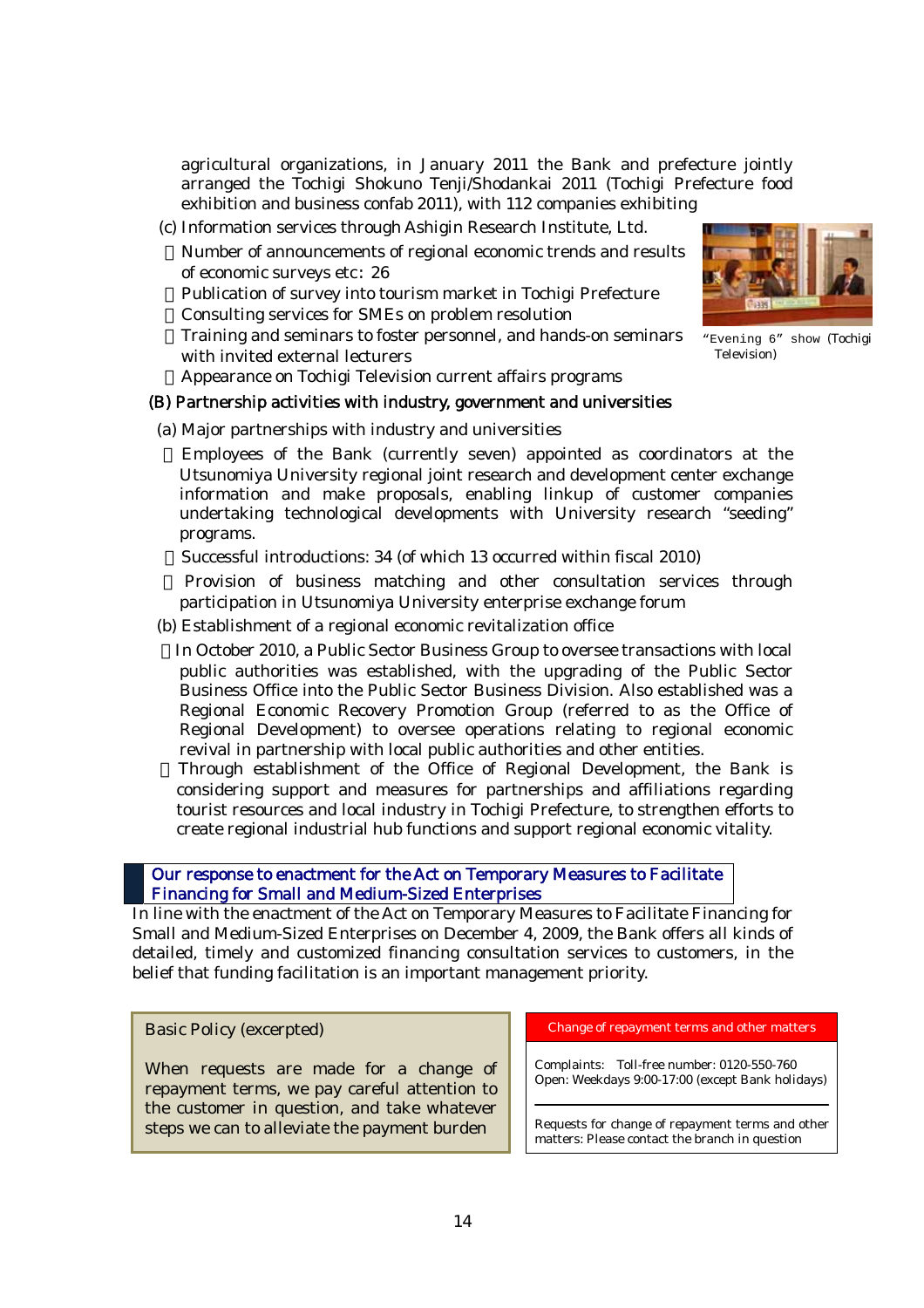### ADR system for financial institutions

The Alternative Dispute Resolution (ADR) system for financial institutions is a prompt, convenient and flexible approach to dispute resolution tailored to the nature of the dispute and situation of the parties involved, based on agreement by all sides to avoid litigation and instead work through mediation.

The Bank has adopted this approach and signed a basic procedural agreement with Japanese Bankers Association (JBA), a designated dispute resolution body. It has kept customers informed of the establishment and the role of JBA Customer Relations Center. The Bank deals appropriately with customer issues through a customer consultation office, with the mediation of the JBA Customer Relations Center and other external offices.

#### Our regional record

## The Bank's positioning in Tochigi Prefecture



Deposits (March 2010)

The financial institutions covered by these statistics are banks in Japan, *Shinkin* banks and credit associations, and agricultural cooperatives (in-house research).

regional banks 10.2%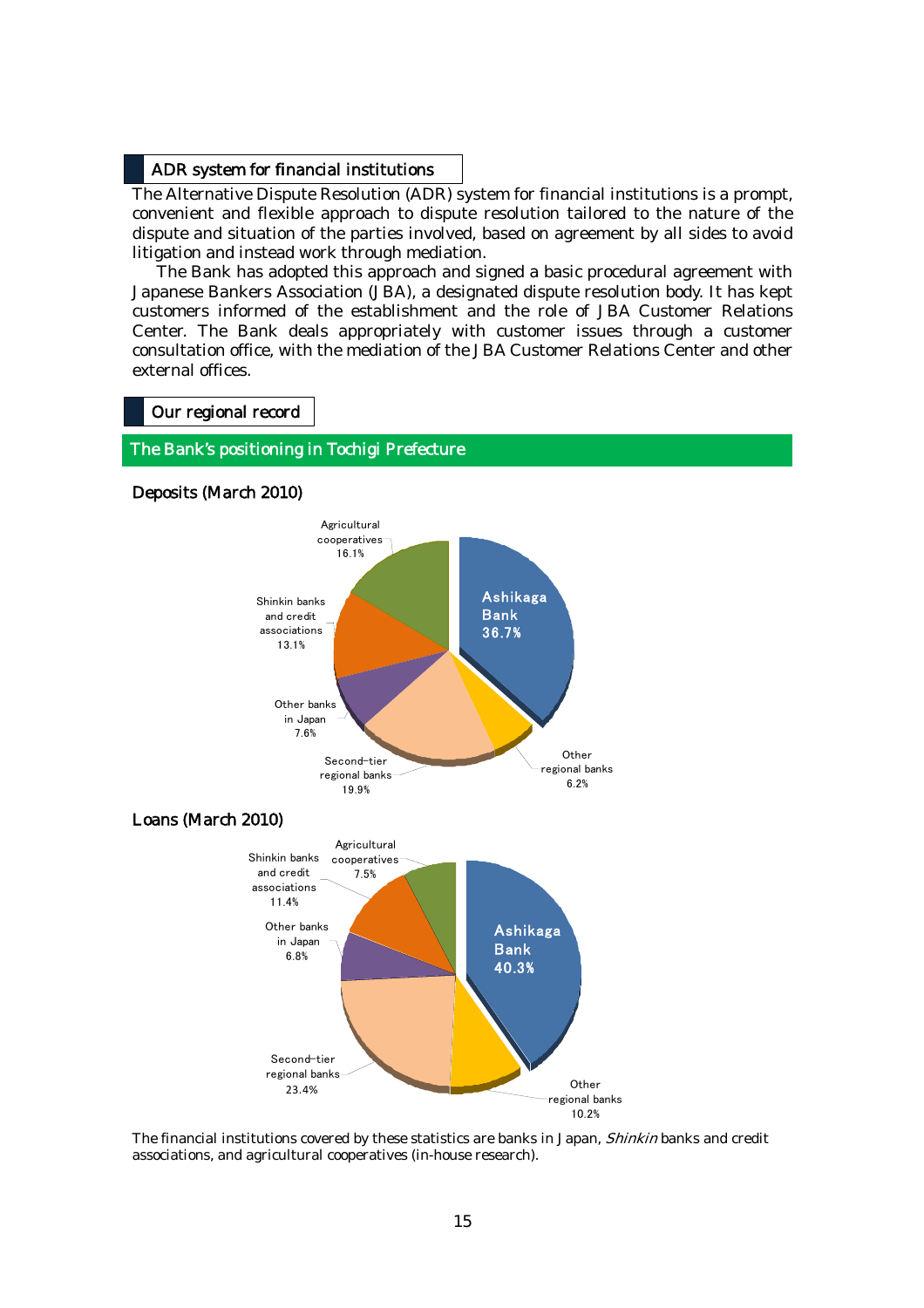| Balance of loans, and loans made to regional borrowers | (¥ billion, %)           |                          |                          |
|--------------------------------------------------------|--------------------------|--------------------------|--------------------------|
|                                                        | Year ended<br>March 2009 | Year ended<br>March 2010 | Year ended<br>March 2011 |
| <b>Balance of loans</b>                                | 3,437.1                  | 3,365.9                  | 3,473.2                  |
| Balance of loans to regional borrowers                 | 3,030.1                  | 2,967.3                  | 3,019.7                  |
| Proportion of all regional loans                       | 88.1                     | 88.1                     | 86.9                     |

| Balance of loans made to SMEs, Balance of loans made to regional SMEs                | $(\frac{1}{2}$ billion, %) |                          |                                 |
|--------------------------------------------------------------------------------------|----------------------------|--------------------------|---------------------------------|
|                                                                                      | Year ended<br>March 2009   | Year ended<br>March 2010 | Year ended<br><b>March 2011</b> |
| Balance of loans made to SMEs                                                        | 2,599.2                    | 2,531.4                  | 2,571.8                         |
| Proportion of all loans to SMEs                                                      | 75.6                       | 75.2                     | 74.0                            |
| Balance of loans made to regional SMEs                                               | 2,497.3                    | 2,442.7                  | 2,465.2                         |
| Proportion of loans made to regional SMEs vs all loans<br>made to regional borrowers | 82.4                       | 82.3                     | 81.6                            |

| Balance of deposits, and deposits held locally |                          |                          | (¥ billion, %)                  |
|------------------------------------------------|--------------------------|--------------------------|---------------------------------|
|                                                | Year ended<br>March 2009 | Year ended<br>March 2010 | Year ended<br><b>March 2011</b> |
| <b>Deposits</b>                                | 4,316.1                  | 4,417.7                  | 4,539.5                         |
| Deposits held locally                          | 4,229.3                  | 4,365.9                  | 4,490.7                         |
| Proportion of all deposits                     | 97.9                     | 98.8                     | 98.9                            |

| Balance of assets under custody, and assets under custody held locally |                          |                          | (¥ billion, %)                  |
|------------------------------------------------------------------------|--------------------------|--------------------------|---------------------------------|
|                                                                        | Year ended<br>March 2009 | Year ended<br>March 2010 | Year ended<br><b>March 2011</b> |
| Assets under custody                                                   | 565.2                    | 660.0                    | 672.5                           |
| Assets under custody held locally                                      | 564.2                    | 659.0                    | 671.6                           |
| Proportion of all assets under custody                                 | 99.8                     | 99.8                     | 99.8                            |

The region covered by the Bank refers to its business base in North Kanto (Tochigi, Gunma, Ibaraki and Saitama prefectures).

### Community revitalization

Supporting recovery after the earthquake disaster

### Establishment of project team

Our business area includes, or is close to, some of the prefectures worst affected by the Great East Japan Earthquake.

We have established a project team within the Corporate Banking Division to support the recovery effort in the aftermath of the disaster, and are gathering information on how much damage the region and our customers have sustained. Using this data, we are supporting affected corporate customers in their business activities across the board.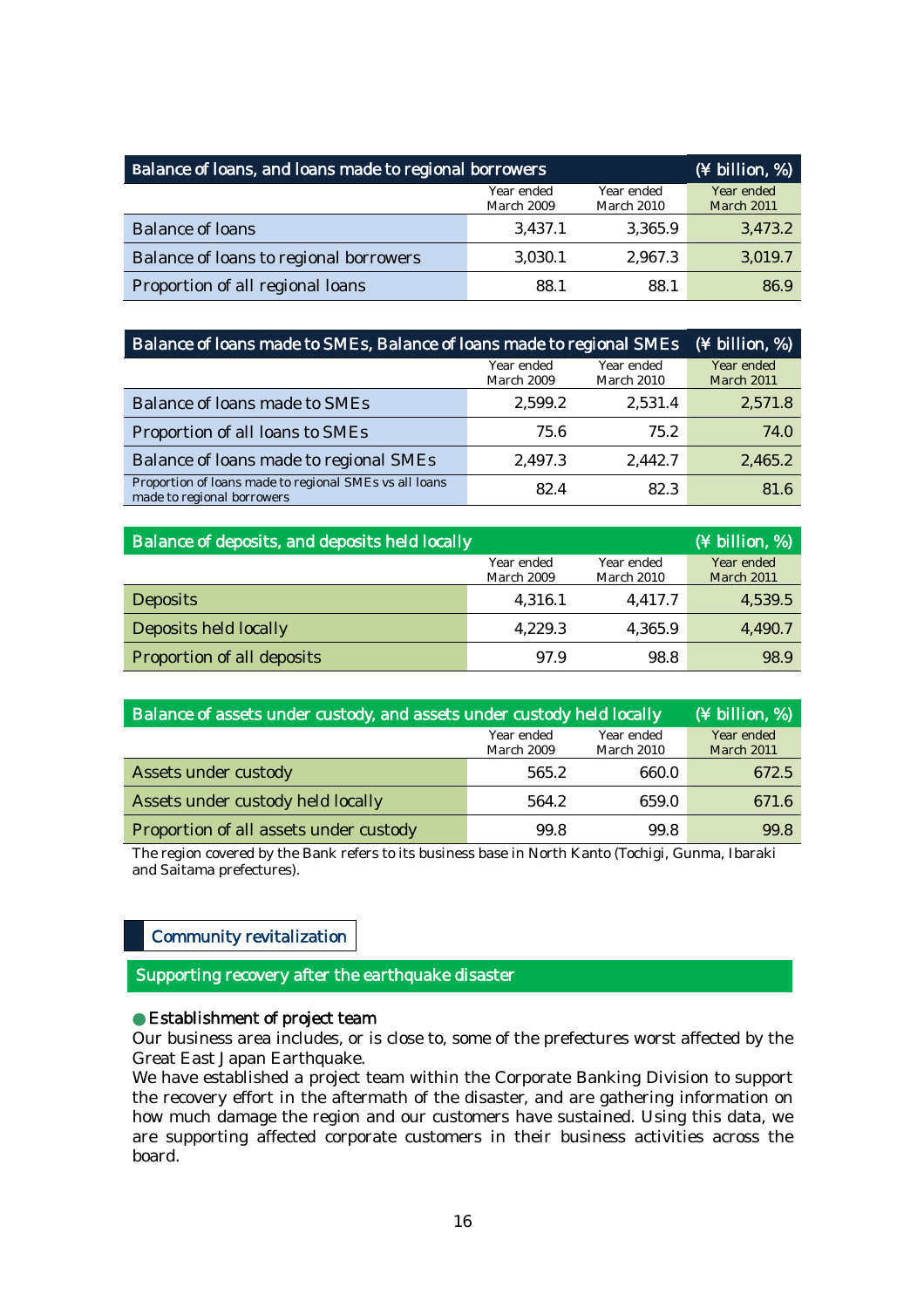### Financing for recovery

To better serve all of those affected by the Great East Japan Earthquake, we are offering our Ashigin recovery housing loan to promote home-building and –repair, and the Ashigin disaster recovery support fund, which helps companies ensure cash flow and repair and replace damaged equipment.

### Cooperation with disaster recovery efforts in Tochigi Prefecture (support for industry and tourism)

To cooperate with disaster recovery measures in Tochigi Prefecture, the Bank has decided to provide ¥50 million to finance suspension of road tolls during the Golden Week spring holiday period, to spur tourism to the area. We have already contributed eight radiation-monitoring devices for use in the prefecture. In addition, the Bank contributed ¥30 million in March to the "Tochimaru donation fund" for victims of the earthquake and tsunami.

### "Food and Agriculture" Enterprise Support Project

### ●"Food and Agriculture" Enterprise Support Project committee founded

 In October 2010, the "Food and Agriculture" Enterprise Support Project committee was established by the Bank, Tochigi Prefecture and Nomura Securities Co., Ltd. Six local companies culture" program. In an alliance also involving Utsunomiya University, the four organizations' networks and support the business expansion and growth of the recipient companies. were selected to receive support under the "Food and Agriexpertise were combined to provide comprehensive support for



#### ●"Food and Agriculture" Business seminar

In February 2011, approximately 170 customers came to the "Food and Agriculture" business seminar organized by the Bank, with the themes of future prospects for agribusiness and developing overseas marketing channels for agricultural produce.



### Corporate Social Responsibility Activities

Environmental Initiatives (CO2 reduction)

### Protection of Nikko Cedar Avenues

í

 The Bank supports the Nikko Cedar Avenue Ownership System arboreal asset at the Nikko cluster of temples and halls. operated by Tochigi Prefecture to protect this world-famous

 continuously stepped up purchases, and as a group now own The Bank became a tree-owner in 1996. Since then we have the maximum of 63 cedar trees. Each tree costs ¥10 million.

 President Fujisawa received ownership credentials from the In November 2010, we bought another five trees and Governor of the prefecture.



Nikko Cedar owned by the Bank



Handover of tree ownership credentials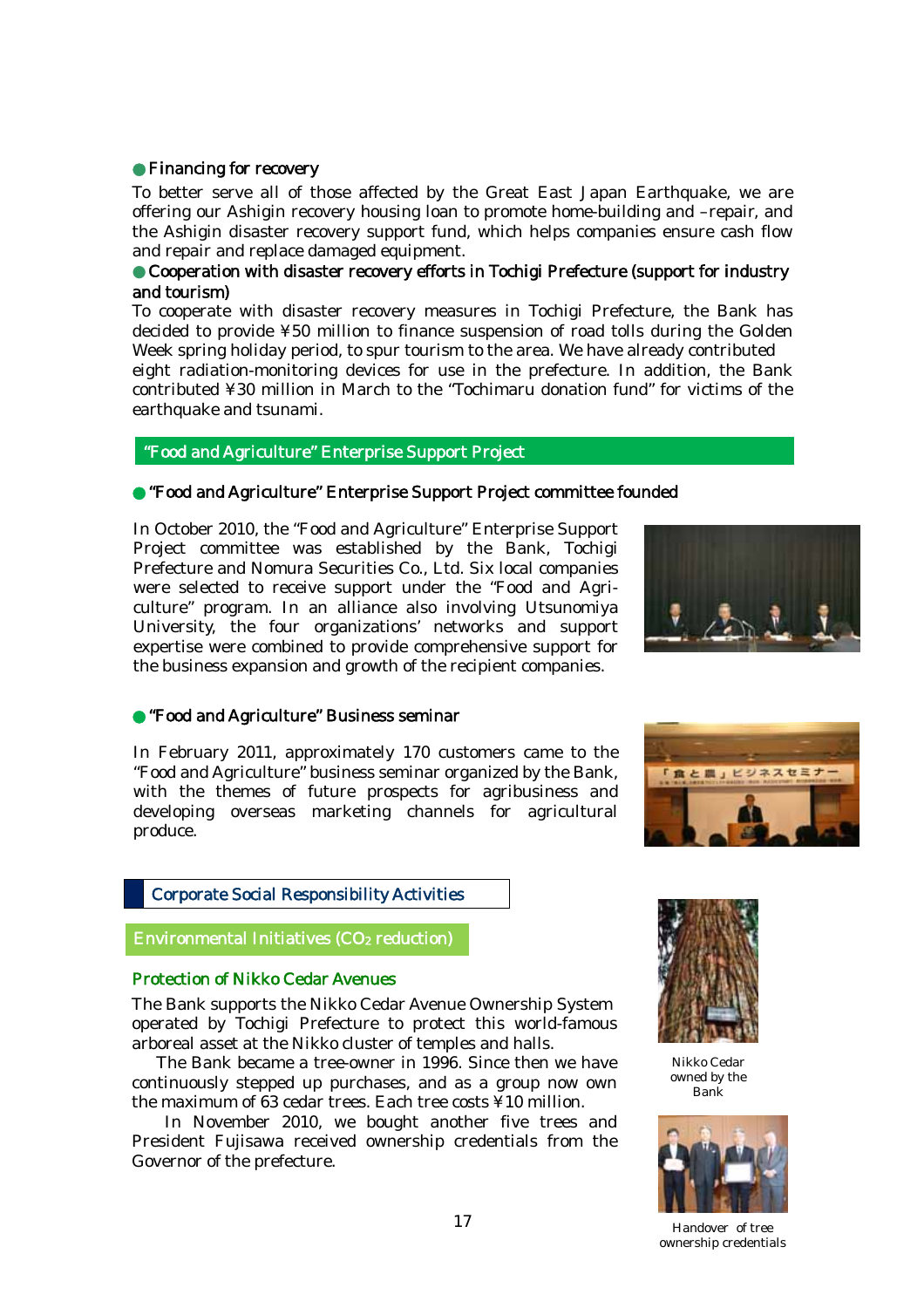### Tree-planting at Ashio

 In July 2010, with the co-operation of the non-profit Mountains, 133 new bank employees planted 280 tree seedlings in the mountain range. organization committee Nurture Greenery in the Ashio

### Quick-charging station for electric vehicles

In March 2011, the Bank installed quick-charging facilities for electric passenger cars at its Head Office car park. By making the station freely available to customers of the Bank and other local users, we aim to support the spread of electric vehicles. The Bank has introduced one electric car to its fleet.

### Extension of dressing-down period

As part of electricity-saving measures, we have extended the period during which employees are encouraged to dress down to reduce the need for air-conditioning, from June-September to May-end of October.

During this period, male employees will no longer have to wear neckties and female employees will be able to remove scarves and ribbons from their uniforms.

### Training, welfare, industry and culture

### Financial education

### Banking lectures at universities

 In April 2010, we began arranging lectures at Utsunomiya University on the history of regional banking, representing two credits for students.

### "Kids' School" lectures at the Bank

. School": Learning hands-on about money. It was attended by 58 parents and children (24 family units) In August 2010, during the summer holidays, we organized lectures at our Head Office with the title Ashigin "Kids'

### Accepting school field-trip groups

We accept students from elementary to university level on a wide range of field trips and workplace experience programs. In addition to hosting around 260 children and older students from 17 local schools and showing them around the Bank in fiscal 2010, 16 university and junior college students participated in internships.

#### Creating barrier-free environments

#### Equipping branches for customers with senile dementia

As part of efforts to create a regional community in which those suffering dementia and their families can live in greater comfort, the Bank has adopted an in-house training program to enable employees to better support customers with this ailment. The program was introduced at all branches, and at the end of March 2011, 633 employees were designated supporters under the program.



Tree-planting in the Ashio range



EV quick-charging facilities



Learning about banking



"Kids' school" lecture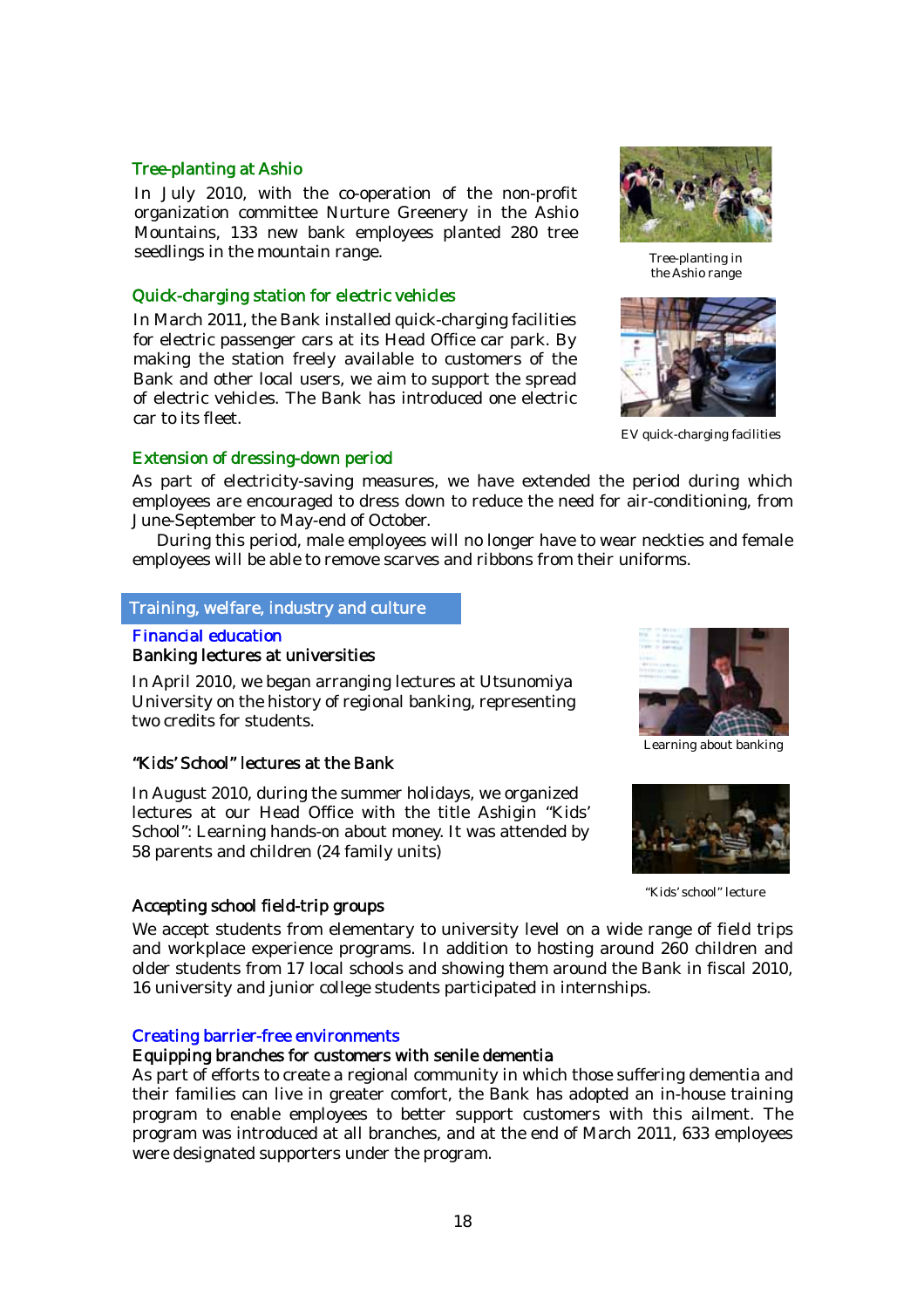#### Helping customers with disabilities

 In January 2011, the Bank reduced over-the-counter transfer ATMs, and cut their ATM usage fees by the same margin. fees for people with disabilities who have difficulty in using

 handsets for sight-impaired customers. In future, the Bank will install ATMs with voice-guidance

### Tochigi Prefecture Industrial Cooperation Council

In 1981, this organization was established as an influential grouping of business managers in Tochigi Prefecture. Through regular study sessions, it promotes information and cross-sector exchange and training for business succession.

 Serving as secretariat, the Bank actively supports this initiative.

#### Ashigin International Exchange Foundation

The Ashigin International Exchange Foundation, established in 1985 by the Bank, provides support to self-financing overseas students studying within Tochigi Prefecture and to international exchange organizations. Up to fiscal 2010, it had disbursed a total of ¥108.44 million among 284 recipients.



Dementia support class



The Industrial Cooperation Council meets



International Exchange Foundation event

#### You-I campaign

The You-I campaign and independent volunteer organization was set up in 1990 by Bank employees. Activities undertaken in the campaign number 588, covering all branches of the Bank up to fiscal 2010.

### Participation in community events



Ceramics fair (Mashiko-machi)

Rice-dedication ceremony at Nikko





Yukemuri marathon Utsunomiya festival



Local cleaning activity near branches



Cleaning up after a







Collection of pull-tabs and<br>Miya-matsuri festival Disaster donation and used stamps used stamps